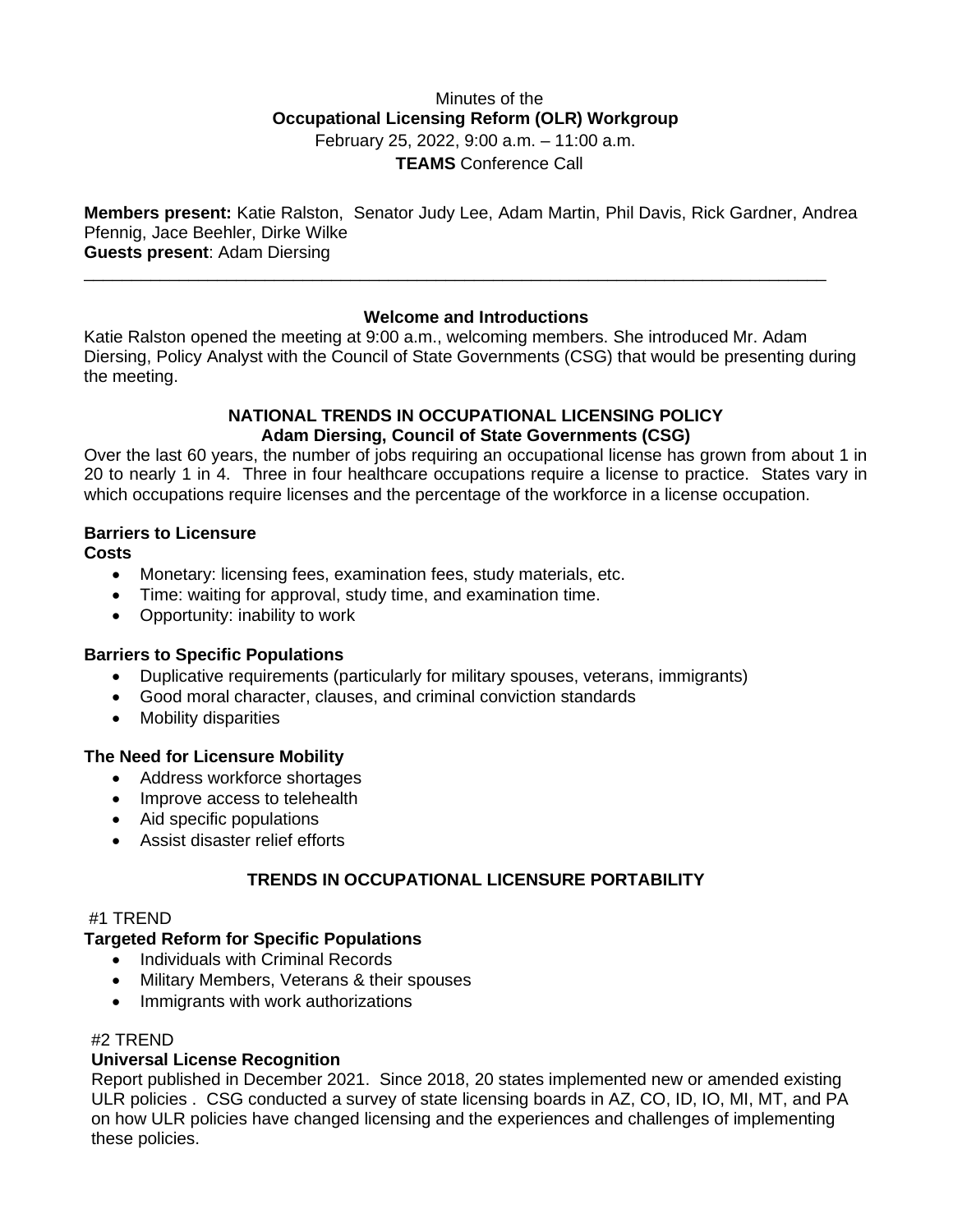- Residency Required
- Substantially Equivalent
- Compacts Exempt

### #3 TREND

#### **Interstate licensure compacts**

Interstate licensure compacts are legislatively enacted agreements among states allowing licensees to practice across state lines. Compacts provide pathways to multistate practice for practicioners utilizing Telepractice. This can alleviate practioner shortages in high demand/rural areas.

- Currently 9 OLC (Occupational Licensing Compacts)
	- o Nurse Licensure 38 states<br>
	o Psychology 26 states
		- $P$ sychology 26 states
	- o Occupational Therapy 9 states<br>○ Medical Licensure 35 states
	- Medical Licensure  $-35$  states
	- o Emergency Medical Services 22 states
	- o Counseling 3 states
	- o Physical Therapy 34 states
	- o Audiology & Speech Language Pathology 19 states
	- o Advanced Practices Nurse 2 states

#### #4 TREND

#### **Changing Regulatory Structure**

Stems from concerns about active state supervision in the wake of the ND Dental Supreme court case.

- Principles of Board Centralization
	- o Grouping agencies into broad functional areas<br>
	o Establishing small number of departments to en
	- Establishing small number of departments to enhance the span of control and pinpoint responsibility to chief executive and the legislature.
	- o Delineating single lines of authority to the top
	- o Administering department by an individual and not boards or commissions

#### #5 TREND

#### **Digital Licensing Systems**

- COVID -19 pandemic heightened awareness of need for online licensing systems as offices went remote
	- o 26 states have at least partial online licensing systems, many developed before the pandemic
- Can include:
	- o Online initial application and renewal<br>o Digital license
	- o Digital license<br>
	o Online continu
	- o Online continuing education credits<br>
	o Ability to pay fees
	- Ability to pay fees
- Lower costs and processing times, lessens need for physical office locations and can use state databases to increase accountability.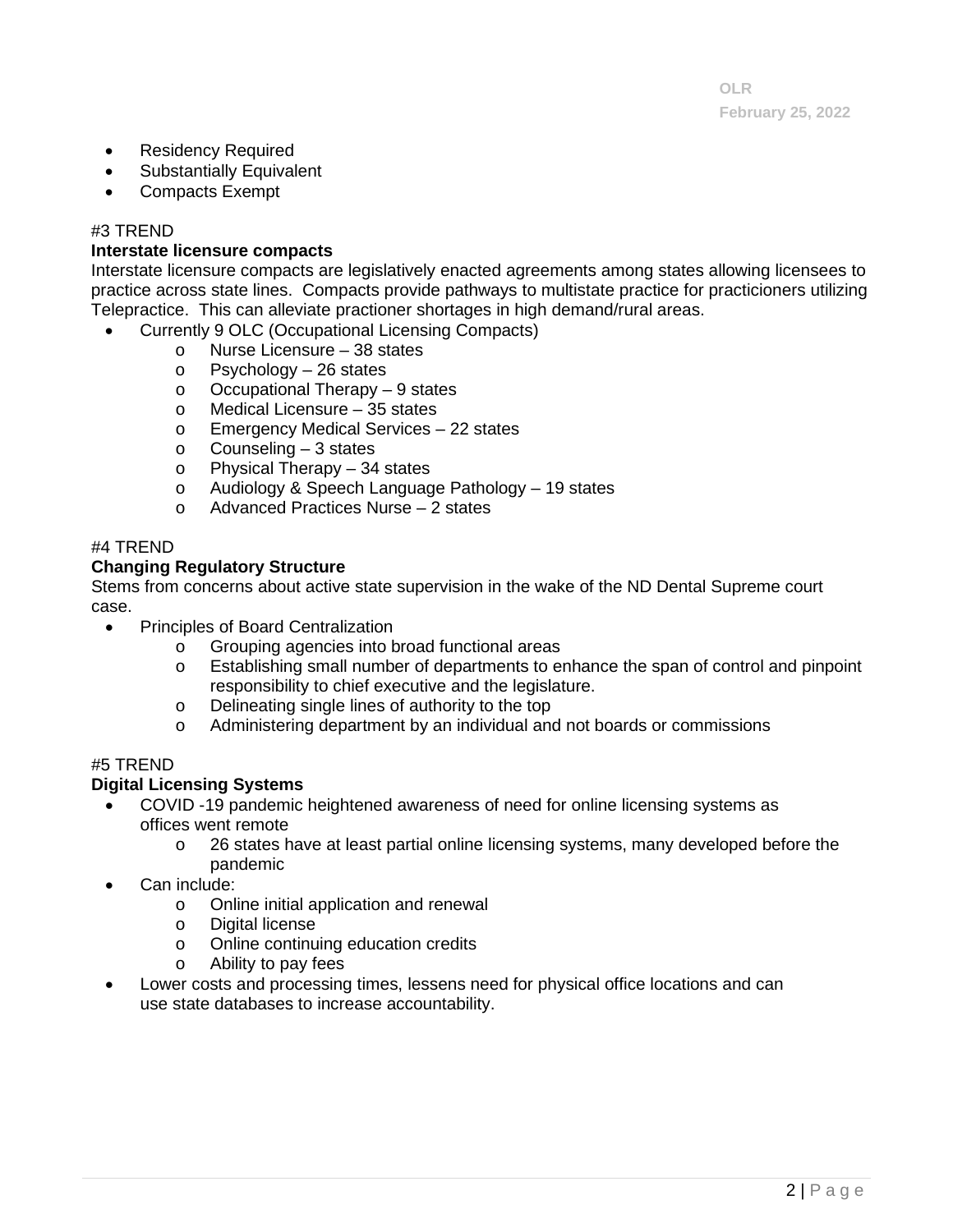### #6 TREND

### **Expanding Apprenticeships**

- Earn while you learn program with on-the-job training for future practitioners.
- Pre-establish incremental wage increase.
- National, portable credential earned
- 94% of apprentices who complete an apprenticeship program retain employment
- Over 1,000 occupations (health care, cybersecurity, information technology, and energy)

# **DISCUSSION with Adam Diersing**

### **Challenges with universal licensing recognition**

- Some board administrators said it does have a positive impact
- Barriers to implementation, websites to accommodate Universal Recognition Licensing (URL) policies
- Lack of guidance/legislation
- Building and rebuilding systems to accommodate policy
- Fair chance policies what paths to dive deeper into
	- o Pre-qualification
	- o Publishing disqualified convictions
	- o Passing legislation to remove blanket bans from licensing rules
- Are other states resorting to legislation to get the process done or is it board driven?
- Working with board members to make better decisions.
- Boards to possibly testify with more engagement from the subcommittee
- Truckers to get a hazmat add on for CDL license states may have their hands tied (Adam D to check on details)
	- o Federal change
		- Possible approach to ND Federal delegation

### **Takeaways**

- Fair chance opportunities
- URL components that are beneficial
- Listening sessions with boards; like those that were done in August of 2020.
- Adam Diersing to send expanded resources to Katie.
- Review the resources before the next meeting and narrow the focus for future discussions.
- Board member appointment
- Centralized website directory for linking to state boards Smarter not Harder
	- o Who creates?
	- o Who pays for the site?
	- o Who maintains?
- Immigration issues Job Service ND helps with many of these issues
	- o Language barriers
	- o Computer illiterate
	- o College certifications to be licensed